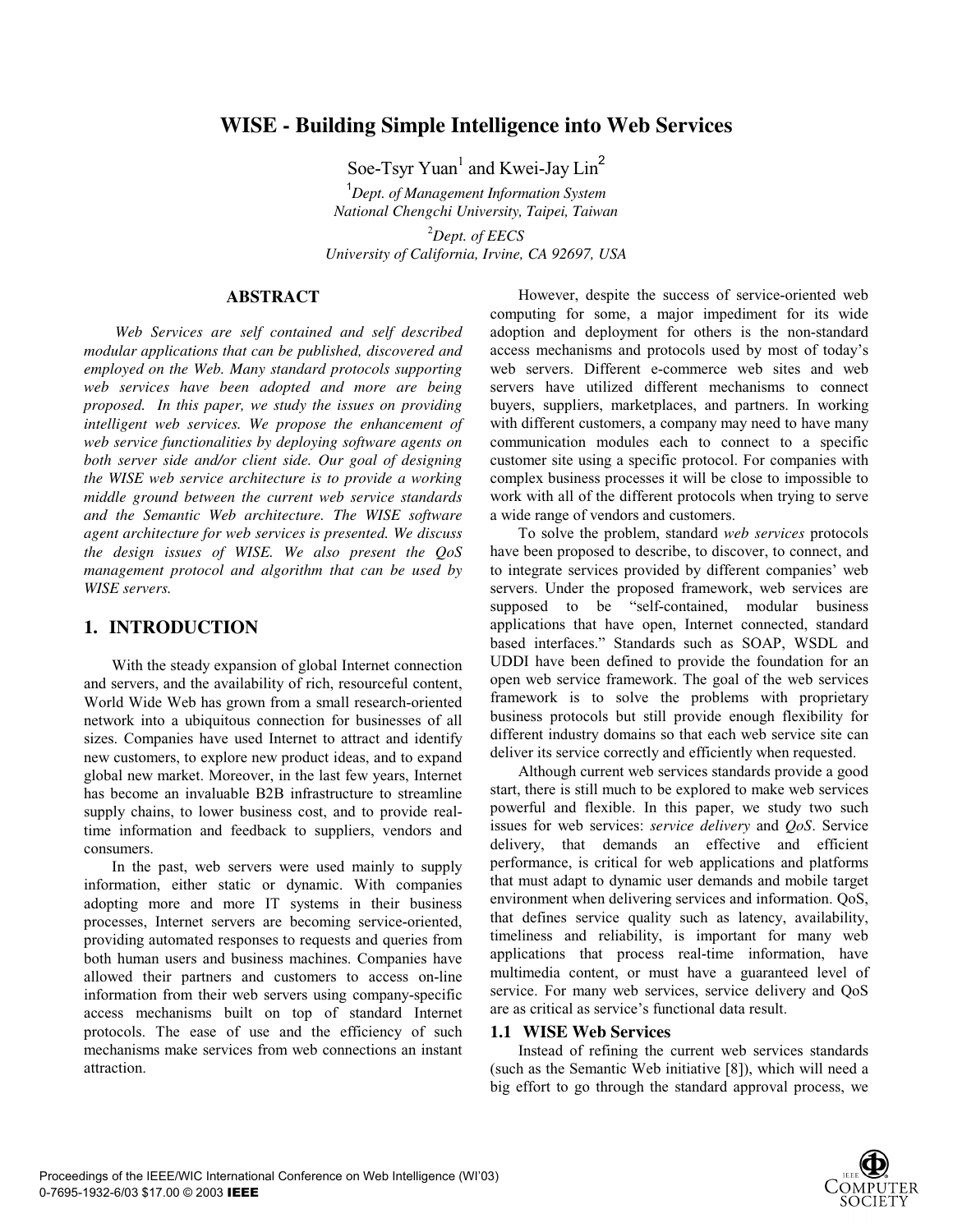propose to utilize *software agents* to enhance current web services. Using agents allow us to monitor and to modify the behavior of a web service module without making changes to the module itself. Software agents have prevailed throughout the years. They were explained as *software things that know how to do things that you could probably do yourself if you had the time* [9]. They embody certain characteristics such as autonomy, proactivity, adaptation, social ability, *etc.* [7]. Accordingly, software agents, by nature, come into being as a technique to (partially) realize the automation of assessment and management of customer demands so as to select the service with the best achievable quality and make the most effective web service delivery.

In this research, we investigate the deployment of simple web service agents that are easy to implement and efficient to execute. As many have suggested, systems that are implemented with the "keep it simple and stupid" (KISS) principle actually have a much better chance of success than anything that is supposed to be powerful but complex. In this paper, we present the design of *WISE (Working, Intelligent, yet Simple E-commerce)* web services. WISE web servers are supposed to work under standard web service protocols, yet have simple service intelligence and friendly user convenience built in. WISE agents rely on many simple strategies to make their host web services perform better without a major effort or perception from users (or target automated applications). Our goal of designing WISE web services is to provide a middle ground between the current web service standards and the Semantic Web initiative. Although Semantic Web [8] provides a good plan for fully intelligent web (in terms of automated web service discovery, execution, composition and interoperation), it will still take much effort and time to make it a practical reality. On the other hand, by building WISE servers using the current web service interface protocol, we can easily build a web of WISE servers. In other words, WISE is to be a working model today, building lightweight intelligence into today's web services. Efficiency and Effectiveness will be our main concern rather than powerfulness and completeness. In the future, WISE may further play as the middleware utilizing the automatic intelligence gathered from the web of services by the Web Intelligence initiative.

The rest of this paper is organized as follows. Section 2 reviews the requirements on web service delivery and QoS management. Section 3 discusses the possibilities on how software agents may be used to make web services more intelligent and easy to use. We present the WISE system architecture in Section 4. The implementation of the WISE infrastructure and QoS management protocol are briefly shown in Section 5. The paper is concluded in Section 6.

# **2. Requirements of Service Delivery and QoS**

## **2.1 Issues on Service Delivery**

Plain web service delivery simply transmits the specific service outcomes the service intends to accomplish. The service outcomes can be as simple as a few returned threedigit area codes for a particular state or as complex as searching and manipulating information on the web.

However, the new vision of the web is to provide a platform for service sharing, interoperation, and delivery in intelligent ways. Accordingly, plain web service delivery should be upgraded so as to exhibit certain level of intelligence. The fundamental issues involved in a service delivery strategy are as follows: (excluding the decision of a service choice, that is, *a designated service is presumed for conducting the service delivery*):

- *Demand assessment*: In assessing the demand for services the following questions need to be answered: *for whom, where, when, for how long, at what level, at what cost, etc.*
- *Demand monitoring and analysis*: Assessment and management of demand is a continuous process. Subsequent analysis of demand may reveal that current usage has altered. Demand should therefore be monitored regularly to avoid unpleasant surprises and to assure certain performance of the service.
- *Demand Communication*: Means of customer communication with the service should be effortless and without trouble.
- *Demand prioritization*: Resources available to the services are finite. However, there might be demand for services in excess of the resources required to provide them. Therefore, it is imperative to prioritize service delivery for maximizing benefits to the set of service requestors as a whole.

Plain web service delivery does not consider assessment and management of customer demands and may result in ineffective service delivery. To provide an intelligent platform for service sharing and interoperation, it is crucial to find methods to (partially) achieve the automation of assessment and management of customer demands. On the other hand, more and more people will be accessing the web from mobile phones, personal digital assistants (PDAs), auto PCs, and a variety of information appliances other than desktop PCs. Therefore, web service delivery has to consider physical limitations of these Internet-enabled mobile devices.

## **2.2 QoS for Web Services**

Future business systems require a seamless integration of business processes, business applications, business intelligence, and web services over the Internet. Delivering QoS for most web services is a critical and significant challenge because of the dynamic and unpredictable nature of business applications and Internet traffic. Business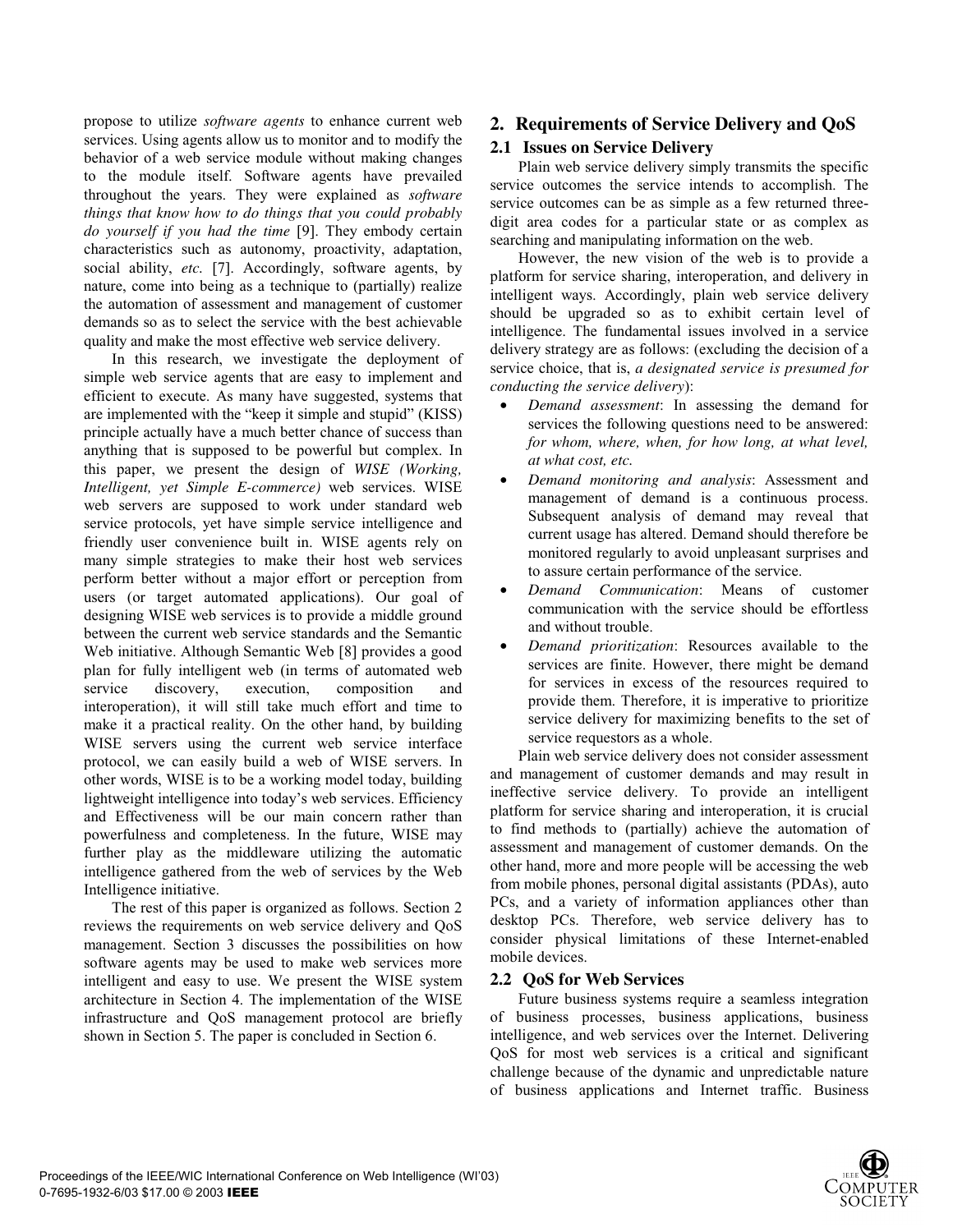applications with very different characteristics and requirements compete for the resources used to provide the web services. Without a careful management of web service QoS, critical business applications may suffer detrimental performance degradation, and resulting in customer dissatisfaction or financial losses.

The area of QoS management covers a wide range of techniques that match the needs of service requestors with those of the service provider's. QoS has been a major area of study in computer networking [5, 13], real-time computing [10, 17], system middleware [1, 3]. For web services, QoS guarantee and enhancement have started to receive some attention [11, 12]. However, to our knowledge, no commonly agreed framework and major performance result has been reported yet.

In our study, we consider the following quality attributes as part of the web service parameters.

- 1. **Response time**: the amount of time to get a service request responded at the client side. This includes the total time for service and round-trip communication.
- 2. **Service cost**: assuming that some or future web services will be fee-based, cost is the dollar amount for each unit of service. A web service may be priced differently depending on the quality of the service requested.
- 3. **Network bandwidth**: the network bandwidth required to receive the service. This is especially important for services with multimedia content such as video or large graphics. The bandwidth attribute will also be important for web service brokers to decide if a service should be invoked if the client is using a low bandwidth network such as some of today's wireless connection.
- 4. **Service availability**: the probability that the service is available. This only measures the server availability in terms of responding to a request, not the result quality.
- 5. **Result dependability**: the quality of the result produced by the web service. The dependability index is a number between 0 and 1, with 0 being unacceptable and 1 being a perfect result. This index may be generated from a complex formula combing several other factors such as timeliness of data, precision of calculation, etc.

Since our goal is to build simple intelligence into web services, the QoS attributes to be considered must be easy to understand and to measure. Except for result dependability, all of the above attributes can be easily collected by a software agent on a system without any user intervention or input. For example, before and after each connection and invocation of a web service, a software agent can automatically measure the response time, the service cost, the bandwidth used, and the number of connection attempts before the service is successfully fulfilled. The problem with the dependability measurement is that its rating is quite subjective. It is up to the user to make a judgment on how good the service has just been received.

# **3. Software Agents and Web Services**

In this section, we present different ways software agents may be deployed in WISE. We also provide references to some of our projects implementing those capabilities.

## **3.1 Agent-Based Demand Assessment**

The demand of a customer for a designated service unfolds as a combination of the answers to the questions as for whom, where, when, for how long, at what level, at what cost, *etc.* This combination of information is also denoted as a *context* according to the notion of context defined by Dey, *et. al.* [6]. Agents can be used to overcome the inherent input/output limitations of mobile devices and enable certain degrees of demand-assessment automation. In other words, agents embody the capabilities of understanding the context within which their users operate, such as the *environmentcentric contextual attributes* (their locations, nearby persons or objects) and the *human-centric contextual attributes* (the activities they are engaged in, who their friends and colleagues are, and interaction histories and preferences). That is, they are agents with context awareness. Subsequently, agents invoke<sup>1</sup> the designated services with the contextualized demands.

An agent-based assessment of contextualized demands has been implemented in the Voice-Based Mobile Community Web Services (CAVBMC) project [14]. CAVBMC is a highly interactive voice-based mobile community server. CAVBMC embodies two services: *TakeService* and *OfferService*. *TakeService* enables a user to acquire from CAVBMC relevant voice information, while *OfferService* allows a user to render to CAVBMC his/her valuable experience that is expressed in audio format and location-tagged. A server with multiple software agents residing on top of the CAVBMC server manages and exploits the contexts of all of its customers. The multiagent server records and analyzes users' locations, past interactions, and other users' interactions at the same locations in order to enable contextualized use of the web services.

# **3.2 Agent-Based Demand Monitoring and Analysis**

j

Agents may also be used to monitor the progression of the context and discover the possible patterns of context evolution so as to generate additional demands that are also of interest to the customer (in addition to the demand with respect to the current context). We have built the Mobile Advertising Web Services (MALCR) [22] which provides

<sup>&</sup>lt;sup>1</sup> This invocation won't take effect unless it is confirmed by the customer. In other words, the customer still retains the control of service execution.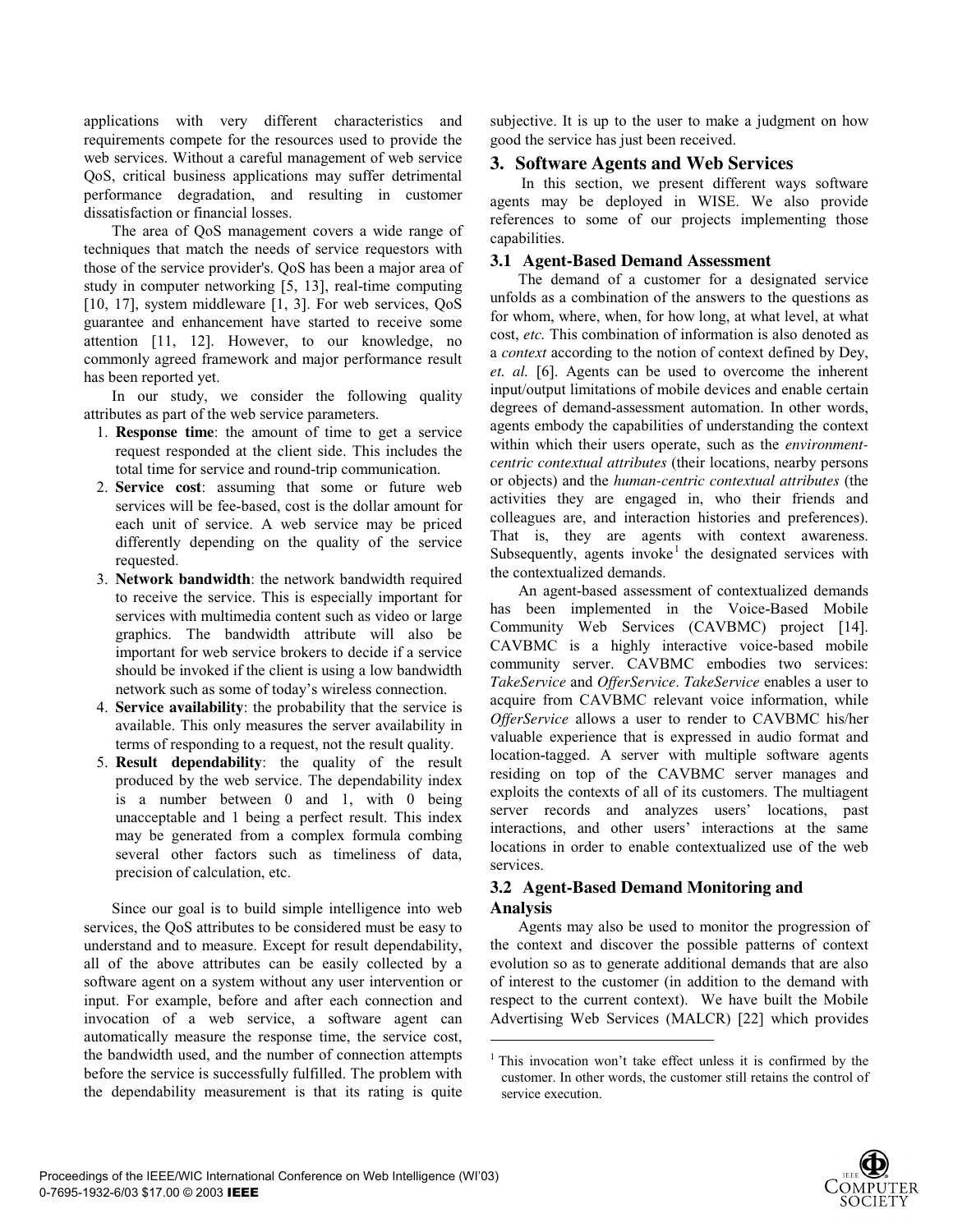mobile advertising web services for the advertisement of commercial/non-commercial activities in order to complement the Internet and interactive television advertising and made it possible for advertisers to create tailor-made campaigns targeting users according to where they are, their needs of the moment and the devices they are using. MALCR has two services: *PullService* and *PushService*. These services generate the recommendations of the Mobile Ads that are relevant to the interests of the mobile users and the locations where the mobile users requested *PullService* or the locations where the mobile users last made use of their mobile devices so as to avoid the expensive location tracking of the users during the use of *PushService*.

A multiagent server lodging on top of the MALCR server manages and employs the contexts of all of the customers. The multiagent server records, monitors, and analyzes the historical interactions of the customers in order to discover the possible customers needs that can be further served with *PushService*.

## **3.3 Agent-Based Demand Communication**

Agents can embody the capabilities of (multi-modal) speech processing for facilitating the customer-to-service information-exchange interactions. Our Voice-Based Knowledge Management Web Services (VBKM) [18] project has been built to facilitate knowledge acquisition and knowledge queries by speech so as to enable the employees to act as mobile workforce. VBKM attains a high quality of knowledge acquisitions and queries based on the structures of the speech documents. VBKM involves the technologies such as wireless communication, speech recognition for English, ontology, text mining, and knowledge base.

VBKM has two services: *QueryService* and *AcqusitionService*. *QueryService* enables a mobile worker to acquire from the organization memory the most relevant knowledge to a given oral query, while *AcquisitionService* allows a mobile worker to render to the organization memory his/her oral working experience that would subsequently be classified into a cluster of similar documents. Upon the request of these web services, an agent residing at the mobile device of a mobile worker processes the oral inputs and manages the context of the worker in order to enable effective service communication and delivery.

## **3.4 Agent-Based QoS Negotiation and Prioritization**

Agents enable service resource allocation among service requests from many customers in order to prioritize service deliveries so as to maximize the benefit among service requestors as a whole. The allocation method can be the likes of market-based task allocation, contract-net based allocation, *etc.* Web service QoS concerns the allocations among web service providers (and thus their resources) and service requestors. Automated negotiation [15], which often is deployed to automate task/resource allocation in electronic commerce, then can be employed to automate web service QoS negotiation. Automated negotiation denotes the interactions among the agents representing service providers and service consumers based on communication for the purpose of coming to an agreement for distributed conflict resolution or distributed decision making.

In WISE, we concentrate only on simple QoS strategies as we assume that most web services to be deployed will have very simple cost structure or even can be used for free. The decision of which server to use or what service level to request is probably based more on context information such as the connection bandwidth available to a mobile device or the location of the user at the time.

# **4. Architecture of WISE Web Services**

From the above, we can see that WISE web services can be built in several ways: placing agents on user devices, on web service servers, and on both sides of the connection. In this section, we describe each of these architectures.

# **4.1 Agents on WISE User Devices**

The agents used in VBKM [18] exemplify the first WISE service architecture in which agents residing on mobile devices manage and utilize the context of the customers in order to assure effective services. This type of agents often embodies the characteristics of light processing (that might involve simple agent strategies) and not relating to other users of the designated web services.

Figure 1 shows a generic architecture for this type of WISE services. Without loss of generality, an agent at a mobile device is delegated to deal with a web service server (that encompasses *m* web services). This delegation involves management and utilization of the profiles, the context, and the strategies indirectly through a manager (that aims to coerce a coherent management and utilization).



**Figure 1. Architecture for WISE device agents**

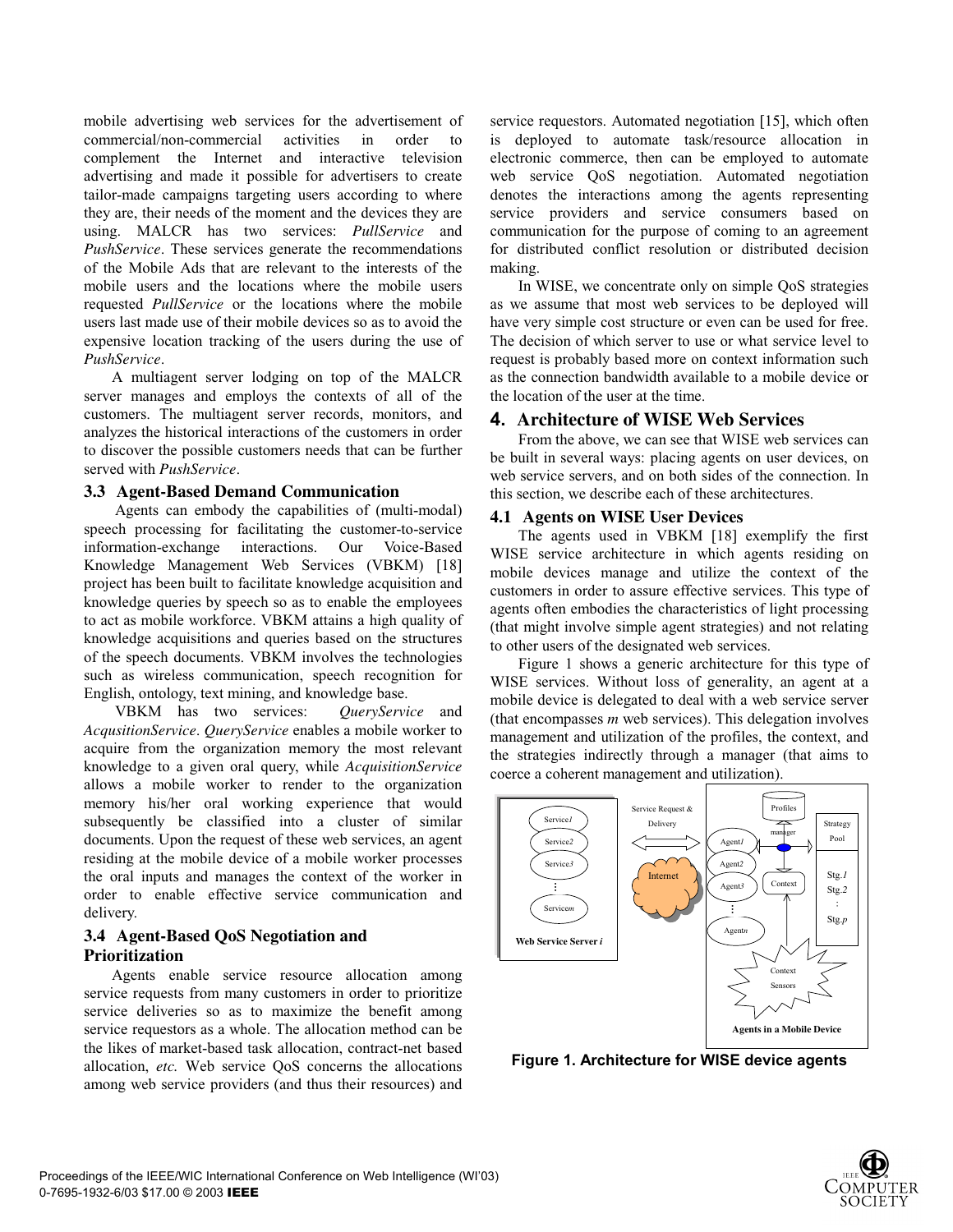For each web service that is requested by a WISE device, the WSDL information of the service is kept at the mobile device. In addition, a WISE device also maintains certain QoS information about the service so that agents may use them to make more intelligent services. Information such as response time history (or simply the last response time), network bandwidth requirement (or usage) can be utilized to come up with various strategies when making service selections and delivery decisions.

### **4.2 Agents at a WISE Server**

The agents deployed in the examples of CAVBMC [14] and MALCR [22] demonstrate the second WISE service architecture in which agents residing on the WS server capture and manage the context of the customers in order to assure more effective services. This type of agents often takes the forms of multiagent systems that embody the characteristics of heavy processing and might relate a user to other users of the designated web services.



 **Figure 2. Architecture for WISE server agents**

Figure 2 shows a generic architecture of WISE servers. The multiagent system (MAS) is delegated to deal with the web service server (that encompasses *m* web services). This delegation involves management and utilization of the profiles and the context of all of its customers. In addition, since the server needs to make sure all customers are happy, a QoS agent may be deployed to perform QoS service admission and management. The agent will inspect the QoS requirements of all customers and decide which customer should get how much resource to meet its QoS needs. Online QoS monitoring is performed by each customer agent and reported back to the QoS agent so that it can make dynamic resource control.

The QoS capability of a WISE server may be published on its UDDI registry so that service requestors may decide if and which WISE server should be contacted for the desired service. Since QoS attributes are not part of the standard UDDI definition, only those clients that understand WISE QoS definition can talk to each other for QoS negotiation and delivery.

#### **4.3 Agents on Both Ends**

With WISE servers and WISE devices, web services may utilize yet another type of architecture, with software agents on both ends of web service connections. Such architecture opens door for very powerful multi-agent negotiation and cooperation scenarios. For example, it is possible for two or more agents to go into sophisticated bargain negotiations, involving rounds of offers and counteroffers, in order to search for the best deal. It is also possible to involve multiple user agents in auction-style negotiation, granting services to only those who are willing to pay a good price.

Rather than pursuing effort on multi-agent *negotiation*, we believe that multi-agent *cooperation* for QoS service and delivery provides a real opportunity for showing the real benefit of the WISE web service model. Since most users and applications have dynamic resource requirements at runtime, it is beneficial for servers to allocate only enough resources to applications at any time. Therefore dynamic QoS adjustment should be done aggressively to better utilize server resources and to achieve the best performances for all users. However, the WISE model is different from the traditional multi-agent model where all agents are assumed to be equally powerful. We envision that most WISE user devices have only very simple computing power. Therefore server agents should do most of the processing and make complex decisions and leave only rudimentary monitoring and responses to device agents.

## **5. Implementing WISE**

One of the main goals for the WISE project is to provide working intelligent web services. Therefore, we must show that the WISE architecture can be efficiently implemented. In this section, we show a WISE web service implementation on top of J2EE web services and also the QoS web services protocol.

### **5.1 A WISE Implementation on J2EE**

Web services are not tied to a specific platform like JVM or .NET since they focus on the protocols used to exchange messages, rather than the implementation that supports those protocols. However, since WISE is not part of the standard protocols, we must design our own WISE infrastructure support for each specific platform.





**Figure 3. J2EE WISE server agents (non-WSDL)** 

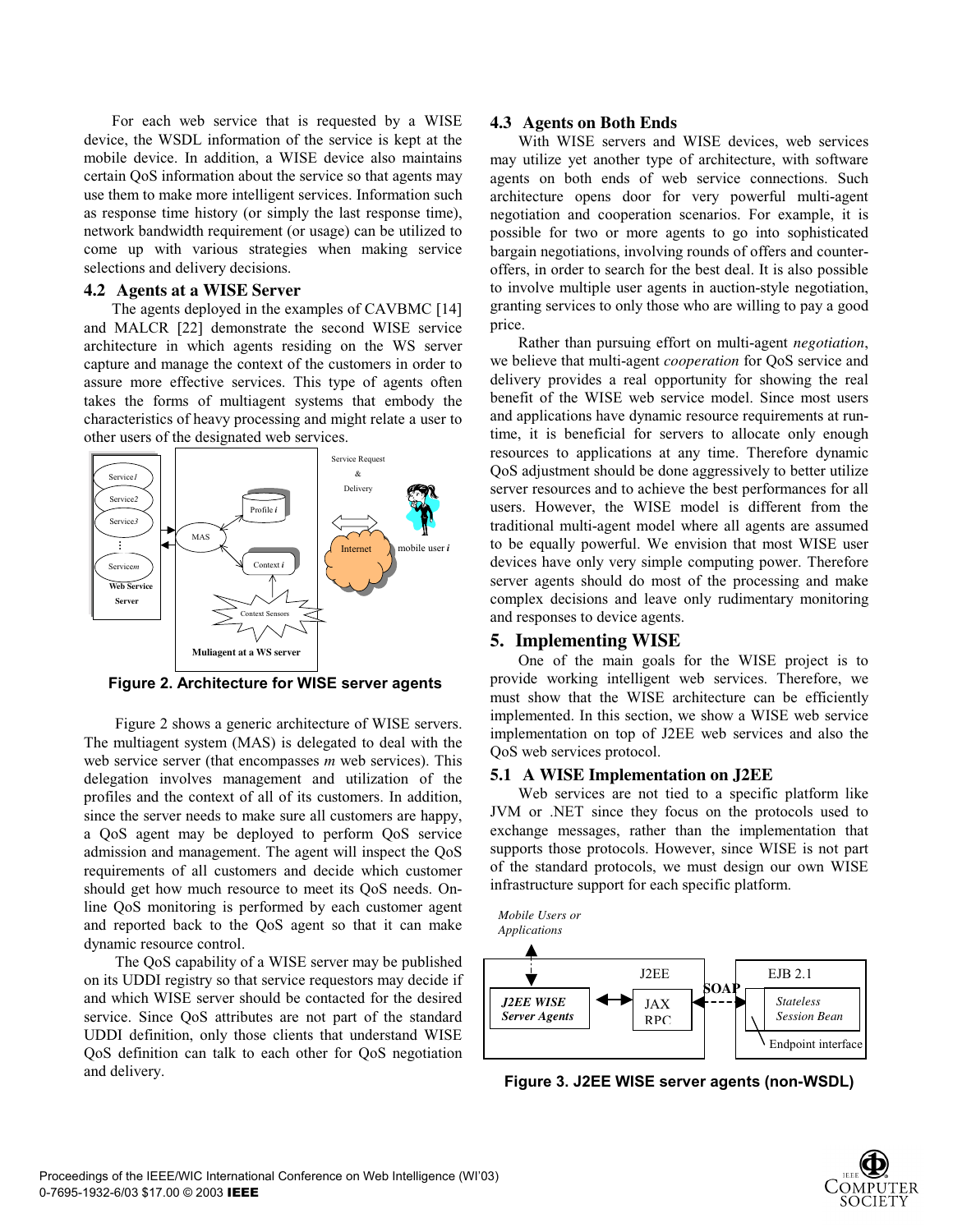J2EE provides a service-oriented infrastructure to automatically support and manage distributed components called Enterprise JavaBeans (EJBs). Enterprise developers can therefore concentrate on application components. J2EE web services (EJB 2.1) include web services APIs (e.g., JAX-RPC) that can be used to communicate with other web services and allow EJBs to act as web services. When developing a web service as a stateless session bean, an endpoint interface must be defined in order to generate the JAX-RPC client stubs (Figure 3), a WSDL document, or both. The JAX-RPC client stub can then be packaged with the WISE server agents in a J2EE client JAR and used to access the stateless session bean, using the SOAP protocol. If a WSDL document is generated from the endpoint interface, other SOAP toolkits such as the Microsoft SOAP Type Library (modeling either WISE server agents or device agents) can use the document to access the stateless bean (Figure 4).



**Figure 4. J2EE WISE sever/device agents (WSDL)**



*J2EE+Web Services J2EE+Web Services +WISE agents* 

## **Figure 5. J2EE web service stacks vs WISE stacks**

WISE web servers work on top of standard web service interface protocols, yet have very simple built-in intelligence and **c**onvenience. WISE server agents exert simple strategies to make their host web services perform better without a major effort or perception from users. Figure 3 shows a working WISE structure **i**n which the WISE server agents provide lightweight intelligence (on behalf of mobile users or applications) to J2EE web services through the JAX-RPC client stubs. Figure 5 shows the WISE application infrastructure stack that includes the layer of WISE server agents to endow applications with "intelligent" web services (versus "plain" web services delivered by current application infrastructure stack). More details on our implementation and its performance will be reported in future reports.

### **5.2 WISE QoS Protocol**

Many real-time web services have a short duration but need to have a reasonably firm guarantee on the performance. It is important to make sure that a minimum level of performance can be achieved. If the performance cannot be guaranteed, it is better to reject the request as early as possible so that the customer can try to locate another server that can perform the web service.

In WISE, we adopt a session-based QoS management [3] to reduce the overheads in making decisions. Every WISE device (or client) keeps a profile on the resource needs for each of the web services it may request. Every WISE server maintains its current QoS grant levels on all resources under its control. When a WISE device requests for a new service with QoS, the following steps are performed:

- 1. A WISE device sends to a WISE server the request for the establishment of a QoS web service with the desired range of QoS parameters.
- 2. The QoS agent on the WISE server performs the QoS admission process to check if the QoS request can be granted.
- 3. The server QoS agent responds with an offered QoS level to the WISE agent on the device notifying it the available resources at the time.
- 4. If the offered QoS level is acceptable, a web service *contract* is established. The WISE device then sends in the actual request to initiate the service.

The distinct features of the WISE QoS algorithm are the *efficiency* for making QoS admissions and the *adaptability* to the dynamic behaviors of WISE devices. The WISE QoS algorithm is based on the *share-driven* scheduling [19] that has been shown to be very effective for managing dynamic network traffic [5] and also multimedia computing [1]. Using the share-driven scheduling, each active session is committed a certain share (i.e. percentage) of the resource (CPU, network, *etc.*). This committed share is the minimum level of service that can be used by the session and will not be reduced regardless of the total load in the system. However, if a session has a certain unused share due to its lack of workload, this extra share will be used by all other sessions with active workloads waiting to be processed. The usage of the extra share among active sessions is divided in proportional to their previously-assigned shares. The will keep the system fully utilized at any time, avoiding any reserved but unused system time.

The WISE QoS algorithm is easy to implement and works very well for each resource managed independently. However, most web service applications may need QoS control for more than just one resource. For example, a multimedia session may require a sufficient capacity on both